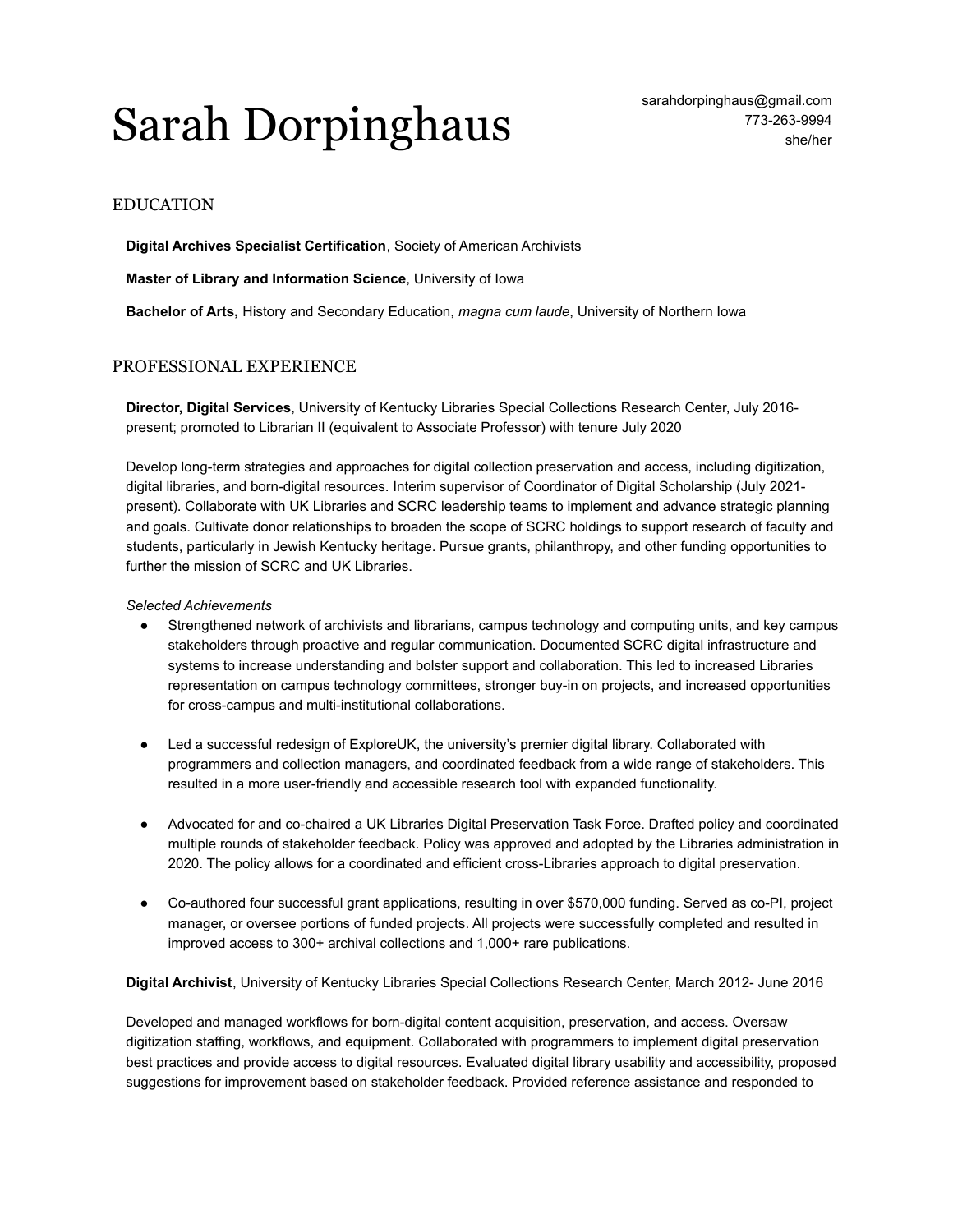patron requests. Cultivated donor relationships to broaden the scope of SCRC holdings to support research of faculty and students, particularly in Jewish studies and behavioral science.

## *Selected Achievements*

- Established a born-digital migration workstation: selected equipment and software, developed workflows, and provided training. Allowed archivists to stabilize, preserve, and provide access to over 100,000 files.
- Secured internal funding, selected vendors, co-developed internal workflows for the preservation of web-based primary resources. Over 150 websites have been captured and preserved.
- Built relationships resulting in the donation of 35 archival collections with a focus on marginalized and under-represented communities. Launched two successful and ongoing collecting initiatives; one is nationally recognized for its collaborative nature and success.
- Co-authored three successful grant applications for description and online access projects, resulting in approximately \$300,000 funding. Serve as project manager or oversee portions of grant funded projects. All projects were successfully completed and resulted in access to approximately 50 archival collections.

**Jewish Heritage Collection Project Archivist**, College of Charleston Special Collections, September 2010- February 2012

Established project timelines and goals, monitored project staff progress, and led outreach efforts. Hired, trained, and supervised three part-time archivists and eight student interns in arrangement and description of manuscript collections, digital preservation standards, and metadata creation. Established policies, created internal documentation, and managed workflow for accessions, processing, digitization, and the storage of born-digital and audiovisual material, including oral histories. Processed backlog manuscript collections and created EAD descriptive finding aids. Managed project budget and ordered processing supplies.

## **Project Archivist**, Chicago History Museum, October 2009- August 2010

Surveyed over 22,000 linear feet of manuscript holdings to prioritize collections for minimal processing. Created and edited MARC records for manuscript collections. Trained and supervised over 15 interns in manuscript processing and basic archival principles. Processed collections and created finding aids according to minimal processing methodologies. Maintained internal documentation regarding accessions, separations, and transfers.

**Instructor**, George Washington High School (WHS), Cedar Rapids, Iowa, August 2005- June 2007

Instructed World History and Advanced Placement European History courses. Faculty sponsor for WHS chapter of Amnesty International and WHS mock trial teams.

# PUBLICATIONS

## **Peer Reviewed**

Fernheimer, Janice W., Beth L. Goldstein, **Sarah Dorpinghaus,** and Douglas A. Boyd. "Learning to (Re)Compose Identities: Creating and Indexing the JHFE Jewish Kentucky Oral History Repository with Undergraduate Researchers and Jewish Rhetorical Practices." *[Teaching Through the Archives: Text,](http://www.siupress.com/books/978-0-8093-3857-3) [Collaboration, and Activism](http://www.siupress.com/books/978-0-8093-3857-3).* Eds. Tarez Graban and Wendy Hayden. Carbondale, IL: Southern Illinois University Press, March 2022.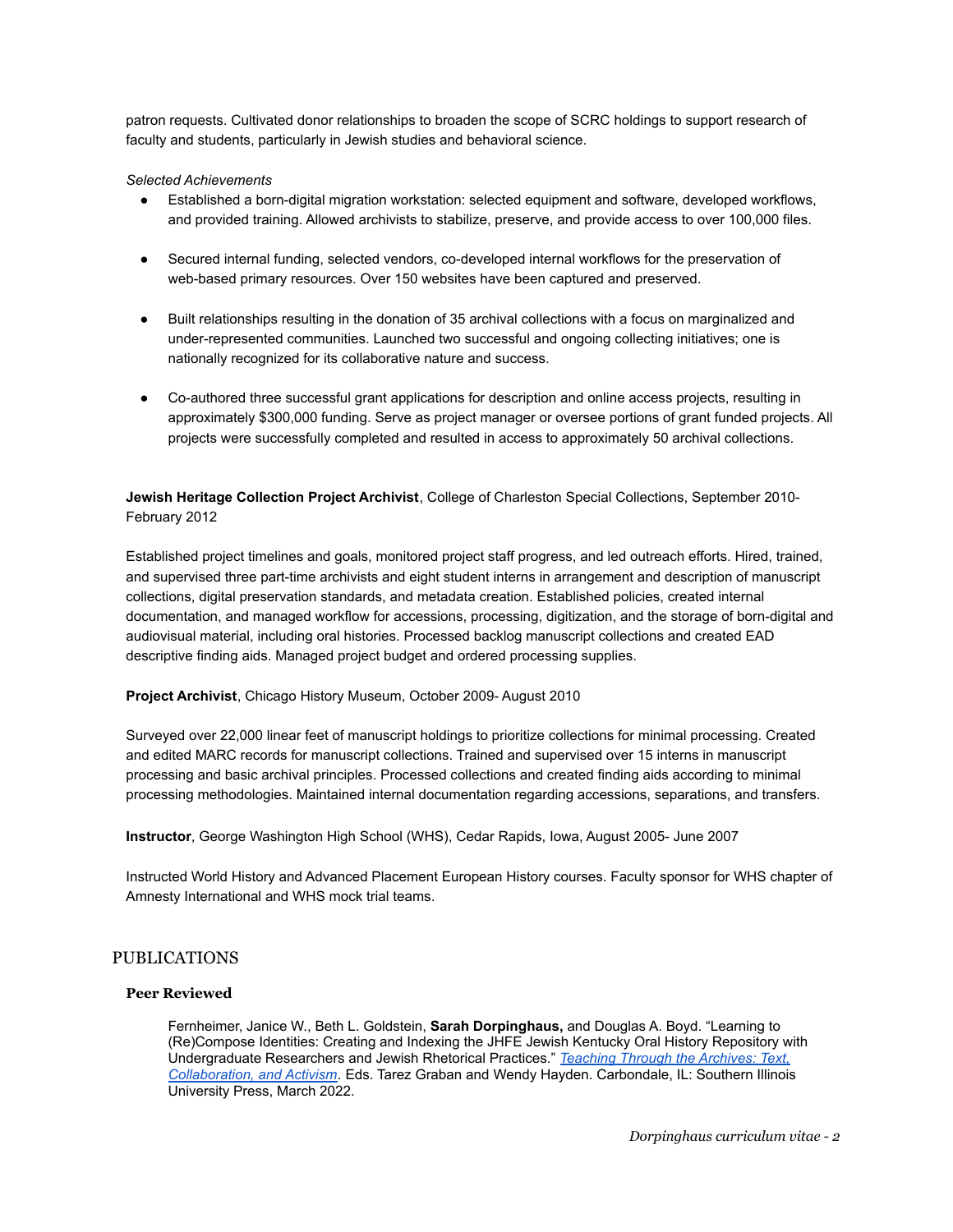**Dorpinghaus, Sarah,** Cory Lampert, Rebecca Pattillo, and Kyna Herzinger. "Maximizing Good: An Inquiry-Based Approach to Minimal Description for Online Archives." *The Lighting the Way Handbook: Case Studies, Guidelines, and Emergent Futures for Archival Discovery and Delivery*. Eds. Mark A. Matienzo and Dinah Handel. October 2021. <https://doi.org/10.25740/gg453cv6438>.

Glogower, Abigail, **Sarah Dorpinghaus,** and Heather Fox. ["Collecting Kentucky Jewish History: Covenant](https://muse.jhu.edu/article/770751) [and Collaboration.](https://muse.jhu.edu/article/770751)" *Journal of Jewish Identities*, 13:2 (2020): 233-251.

Fernheimer, Janice W., Douglas A. Boyd, Beth L. Goldstein, and **Sarah Dorpinghaus**. ["Sustainable](https://doi.org/10.1093/ohr/ohy052) [Stewardship: A Collaborative Model for Engaged Oral History Pedagogy, Community Partnership, and](https://doi.org/10.1093/ohr/ohy052) [Archival Growth.](https://doi.org/10.1093/ohr/ohy052)" *The Oral History Review*, ohy052 (2018): 321-241.

**Dorpinghaus, Sarah** and Heather Fox. "Time is on My [Side: Harnessing the Power of Automation for](https://uknowledge.uky.edu/libraries_facpub/245/) [Efficient Archival Workflows](https://uknowledge.uky.edu/libraries_facpub/245/)." *Kentucky Libraries*, 79:1 (2015): 20-23.

#### **Newsletters**

Dorpinghaus, Sarah. "Synagogues, Students, and Stories [in the Bluegrass: A Collaborative Collecting](https://issuu.com/jewishlexington/docs/shalom_spring_2019-web) [Initiative at the University of Kentucky.](https://issuu.com/jewishlexington/docs/shalom_spring_2019-web)" *Shalom Magazine* of the Jewish Federation of the Bluegrass, Jewish History of Kentucky special issue, 4 (2019): 6-8.

Dorpinghaus, Sarah. "[Hidden Judaica Collection Comes](https://www.jewishsouth.org/sites/default/files/rambler_vol_15_issue_2_-_web_version.pdf) to Light." *The Rambler: Southern Jewish Historical Society Newsletter*, 15:2 (2011): 2-3.

Dorpinghaus, Sarah. "[Memoirs, Sermons, Judaica: Jewish](http://jhssc.org/wp-content/uploads/2015/04/2011_Spring_JHSSC_Newsletter.pdf) Heritage Collection in Full Swing." *The Jewish Historical Society of South Carolina Newsletter,* 15I:1 (2011): 20-21.

#### **Reviews**

Dorpinghaus, Sarah. Review of *Appraisal and Acquisition: Innovative Practices for Archives and Special Collections*, edited by Kate Theimer. *Archival Issues*, Journal of the Midwest Archives Conference, 37:2 (2016).

Dorpinghaus, Sarah. [Review](https://uknowledge.uky.edu/libraries_facpub/281/) of *I, Digital: Personal Collections in the Digital Era*, by Christopher A. Lee. *Provenance*, Journal of the Society of Georgia Archivists, 30:1 (2012): 69-71.

Dorpinghaus, Sarah. Review of *How to Keep Union Records*, edited by Michael Nash. *Provenance*, Journal of the Society of Georgia Archivists, 29:1 (2011): 69-72.

## GRANTS

Digitization Supervisor and University of Kentucky Libraries Project Director, *[Sounding Spirit Digital](https://securegrants.neh.gov/publicquery/main.aspx?f=1&gn=PW-277494-21) Library: [Digitizing Southern Vernacular Sacred Song](https://securegrants.neh.gov/publicquery/main.aspx?f=1&gn=PW-277494-21)*, National Endowment for the Humanities- Humanities Collections and Reference Resources grant of \$345,000 to digitize and provide online access to 1,284 books of vernacular sacred music from the US South from Emory University, University of Kentucky Libraries, and other project partners, 2021-2024

Co-Principal Investigator, *"P.S. Write Again Soon": [Revealing 200 Years of the American Mosaic through the](https://securegrants.neh.gov/publicquery/main.aspx?f=1&gn=PW-259108-18) [Wade Hall Collection of American Letters](https://securegrants.neh.gov/publicquery/main.aspx?f=1&gn=PW-259108-18)*, National Endowment for the Humanities- Humanities Collections and Reference Resources grant of \$199,000 to arrange and describe all and digitize part of the Wade Hall Collection of American Letters, University of Kentucky Libraries, 2018-2020

Co-Principal Investigator, University of Kentucky Office of the Vice President for Research Minor Research Equipment Competition grant of \$21,000 to purchase a BookEye scanner for public digitization services in the University of Kentucky Libraries Special Collections Research Center, 2017

Co-Principal Investigator, Southern Jewish Historical [Society- Scott and Donna Langston Archival Grant](https://www.jewishsouth.org/sjhs-grants-applications) of \$800 for a student to arrange and describe the Jewish Federation of the Bluegrass records, University of Kentucky Libraries, 2016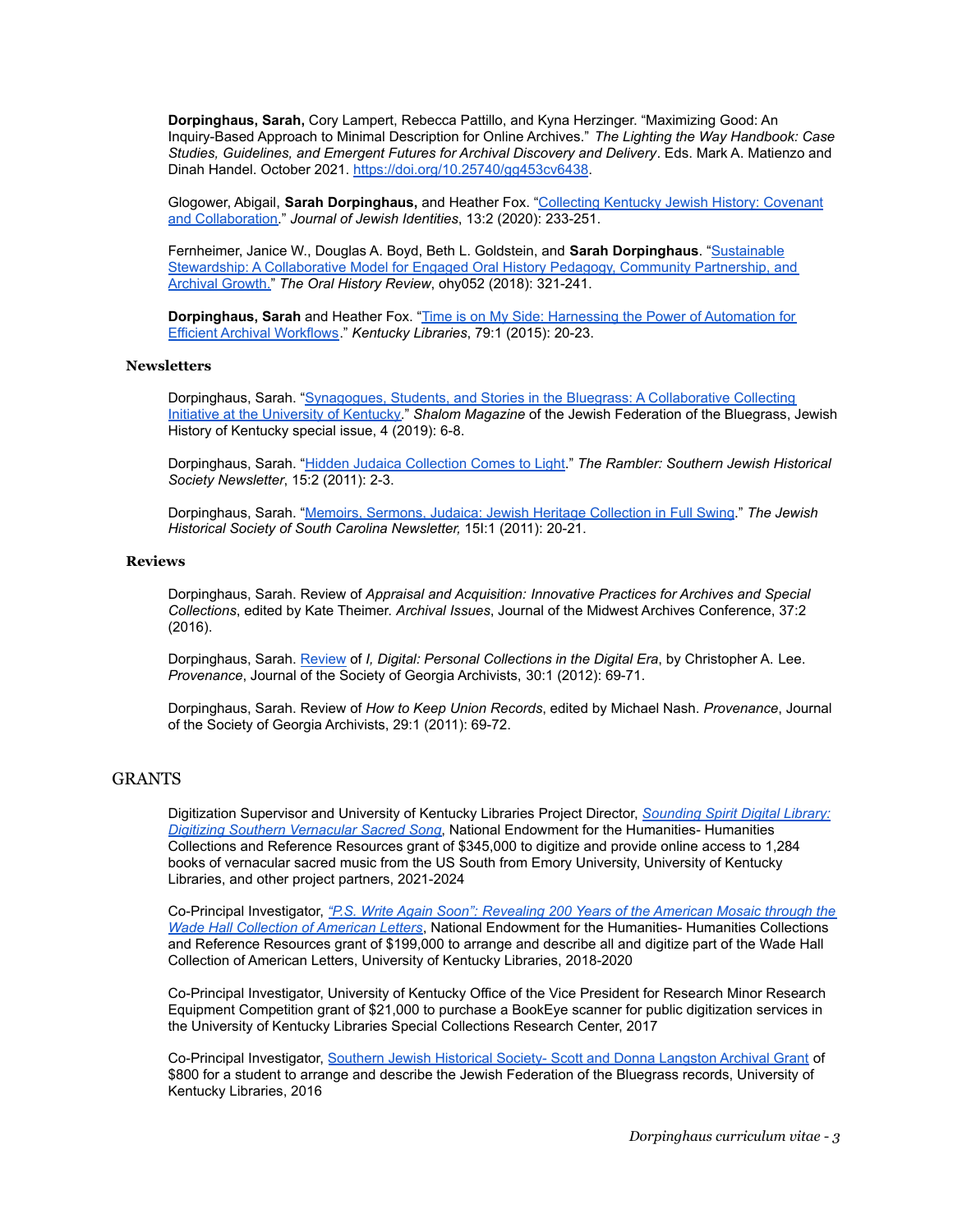Proposal team member, *[Action in Appalachia: Revealing Public Health, Housing, and Community](http://registry.clir.org/projects/12990371) [Development Records in the UK Libraries Special Collections Research Center](http://registry.clir.org/projects/12990371)*, Council on Library and Information Resources- Cataloging Hidden Special Collections and Archives grant of \$156,000 to arrange and describe Appalachian collections from the War on Poverty era, University of Kentucky Libraries, 2015-2017

Proposal team member, *Coal, Camps, and Railroads: [Digitizing Primary Sources on Appalachian Economic](https://securegrants.neh.gov/publicquery/main.aspx?f=1&gn=PW-51288-13) [development,](https://securegrants.neh.gov/publicquery/main.aspx?f=1&gn=PW-51288-13)* National Endowment for the Humanities- Humanities Collections and Reference Resources grant of \$136,000 to digitize and provide access to ten Appalachian collections, University of Kentucky Libraries, 2013-2016

Proposal team member, *[The William A. Rosenthall Judaica](http://registry.clir.org/projects/952) Collection*, Council on Library and Information Resources- Cataloging Hidden Special Collections and Archives grant of \$192,000 to arrange and describe an expansive collection of rare books, fine art, cartoons, medallions, and other Judaica, College of Charleston, 2012

## WORKSHOPS & WEBINARS

Herzinger, Kyna and Sarah Dorpinghaus. *Embracing Micro-Appraisal [in Digital Curation Workflows](https://uknowledge.uky.edu/libraries_present/225/)*. Webinar, Association of Southeastern Research Libraries, July 29, 2020 (invited).

Bryan, Ruth, Sarah Dorpinghaus, Reinette Jones, *et al.* [History Allies: Helping Protect Your Past](https://works.bepress.com/ruthbryan/29/) archives workshops (9 total), various central Kentucky locations, 2015-2019.

Dorpinghaus, Sarah. *Scan Everything?!: How to Plan and Implement a Large-Scale Digitization Project*. [Michigan Archival Association pre-conference workshop](https://miarchivists.wordpress.com/2018-annual-meeting/), via the Midwest Archives Conference Speakers Bureau, Bay City, MI, June 13, 2018 (invited).

## PRESENTATIONS

## **International**

Dorpinghaus, Sarah. *Collecting in Collaboration: Jewish Kentucky Collecting Initiatives*. Roundtable presentation, Association of Jewish Libraries' Research Libraries, Archives, and Special Collections (RAS) Division virtual event, December 9, 2021 (invited).

Glogower, Abigail, Sarah Dorpinghaus, and Heather Fox. *Collecting Kentucky Jewish History: Covenant and Collaboration*. Conference panel, Association of Jewish Libraries annual conference, virtual conference, July 1, 2020.

## **National**

Tallman, Nathan, Lauren Work, Sarah Dorpinghaus, Elena Colón-Marrero, and Kelsey O-Connell. *[From](https://osf.io/umabh/) [Policy to Practice: Collaborating with Curators for Digital Preservation Selection](https://osf.io/umabh/)*. Conference panel, National Digital Stewardship Alliance's Digital Preservation 2021: Embracing Digitality, virtual conference, November 4, 2021.

Davis, Laura Drake, Sarah Dorpinghaus, Jim Duran, and Seth Shaw. *[Archive and IT Relationships: For](https://archives2021.us2.pathable.com/meetings/virtual/FGkt3ZZLh9tkrL8xL) [Elements of Success](https://archives2021.us2.pathable.com/meetings/virtual/FGkt3ZZLh9tkrL8xL)*. Conference panel, Society of American Archivists, virtual conference, August 4, 2021.

Hertzinger, Kyna, Sarah Dorpinghaus, and Heather Fox. *[Embracing Micro-Appraisal in Digital Curation](https://bpexchange.files.wordpress.com/2020/05/2020_bpe_slides_kentucky.pdf) [Workflows](https://bpexchange.files.wordpress.com/2020/05/2020_bpe_slides_kentucky.pdf)*. Conference panel, Best Practices Exchange, virtual conference, May 19, 2020.

Dorpinghaus, Sarah (Session Chair), Rachel Gattermeyer, Cory Lampert, and Rebecca Pattillo. *[Digital](https://osf.io/q9hcf/) [Double Bind?: Exploring the impact of More Product, Less Process \(MPLP\) on digital collections](https://osf.io/q9hcf/)*. Conference panel, Digital Library Federation Forum, Tampa, FL, October 15, 2019.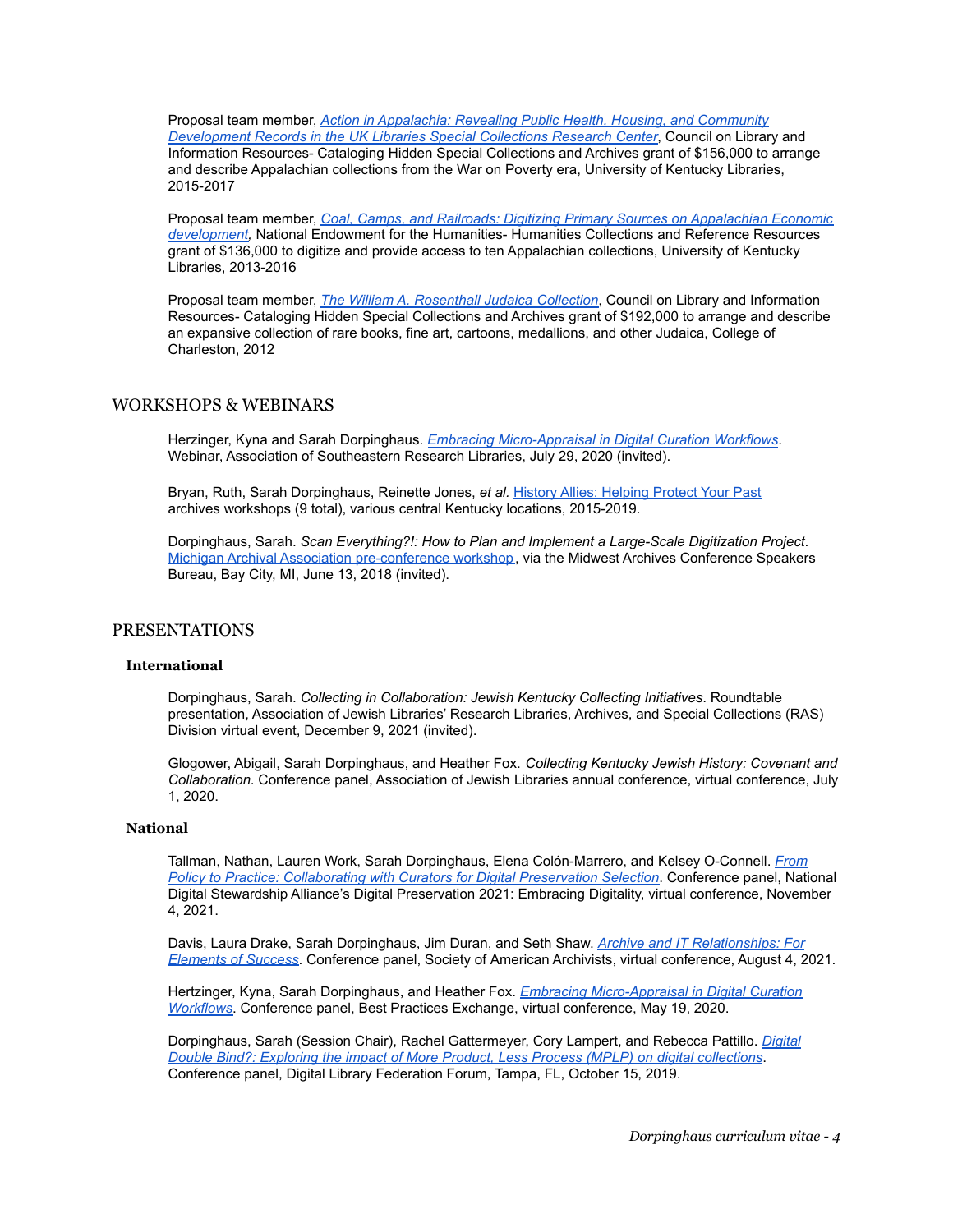Bryan, Ruth and Sarah Dorpinghaus. *[The Basic Archives Workshop: A Partnership Between Kentucky](https://uknowledge.uky.edu/libraries_present/184/) [Community Organizations and University of Kentucky Libraries](https://uknowledge.uky.edu/libraries_present/184/)*. Conference presentation, Society of American Archivists Liberated Archive Forum, Portland, OR, July 29, 2017.

Dorpinghaus, Sarah, Mary Jo Fairchild, Matt Francis, Rebecca Goldman, and Merrilee Proffitt. *[Doing More](https://archives2015.sched.com/event/338bbb1b4377ec9cefa252d0af7c17ad#.VbaxaflVhBc) [by Doing Less: Stopping Programs Without Regret.](https://archives2015.sched.com/event/338bbb1b4377ec9cefa252d0af7c17ad#.VbaxaflVhBc)* Conference panel, Society of American Archivists Annual Meeting, Cleveland, OH, August 21, 2015.

Dorpinghaus, Sarah (Session Chair), Kelly Eubank, Mark Evans, Andrea Goethals, and Mark J. Meyers. *[Metadata and Digital Preservation: How Much Do We Really Need?](https://archives2014.sched.com/event/1hIBSNj/session-602-metadata-and-digital-preservation-how-much-do-we-really-need)* Conference panel, Society of American Archivists Annual Meeting, Washington, D.C., August 16, 2014.

Capell, Laura, Sarah Dorpinghaus, Heather Gilbert, and Eric C. Stoykovich. *[Collaboration in Digitization](https://archives2013.sched.com/event/14m5309/session-409-collaboration-in-digitization-workflows-how-archivists-and-camera-technicians-can-work-together) [Workflows: How Archivists and Camera Technicians Can Work Together](https://archives2013.sched.com/event/14m5309/session-409-collaboration-in-digitization-workflows-how-archivists-and-camera-technicians-can-work-together)*. Conference panel, Society of American Archivists Annual Meeting, New Orleans, LA, August 16, 2013.

Dorpinghaus, Sarah (Session Chair), Heather Gilbert, Benn Joseph, and Amanda T. Ross. *[Choose Your](http://files.archivists.org/conference/sandiego2012/2012PrelimProg_web.pdf) [Own Arrangement: Using Large-Scale Digitization Efforts to Process Image and Audiovisual Collections](http://files.archivists.org/conference/sandiego2012/2012PrelimProg_web.pdf)*. Conference panel, Society of American Archivists Annual Meeting, San Diego, CA, August 9, 2012.

Dorpinghaus, Sarah. *Censoring Metadata: Digitization of Archives Collections and Third Party Rights.* Conference presentation. Change and Continuity: A [Conference for Students and Beginning Professionals](https://www.sice.indiana.edu/news/story.html?ils_id=2128) [on Archives, Rare Books, and Special Collections,](https://www.sice.indiana.edu/news/story.html?ils_id=2128) Indiana University, Bloomington, IN, March 6, 2010.

#### **Regional**

Dorpinghaus, Sarah, Janice W. Fernheimer, Abby Glogower, and Heather Fox. *Collecting in Collaboration: Questions of Capacity and Community Stewardship, the Jewish Kentucky Case Study*. Conference panel, Southern Jewish Historical Society 45th Annual Conference, virtual conference, October 21, 2021.

Herzinger, Kyna, Sarah Dorpinghaus, and Heather Fox. *[Embracing Micro-Appraisal in Digital Curation](https://bpexchange.files.wordpress.com/2020/05/2020_bpe_slides_kentucky.pdf) [Workflows](https://bpexchange.files.wordpress.com/2020/05/2020_bpe_slides_kentucky.pdf)*. Presentation, University of Minnesota Libraries Electronic Records Management Group, online, July 13, 2020 (invited).

Schergen, Rema, Sarah Dorpinghaus, Sabrina Gorse, and Becca Smith. *[Transforming Outreach with](https://sched.co/K8tO) [Community Archives](https://sched.co/K8tO)*. Conference panel, Midwest Archives Conference Annual Meeting, Detroit, MI, April 6, 2019.

Dorpinghaus, Sarah (Session Chair), Laura Alagna, Douglas A. Boyd, Cinda May, Dan Noonan, Mike Shalcross, and Nat Wilson. *When the Rubber Hits the [Road: Real-Word Digital Preservation](https://lib.dr.iastate.edu/macmeetings/2018/presentations/1/)*. Conference panel, Midwest Archives Conference Annual Meeting, Chicago, IL, March 23, 2018.

Noonan, Dan, Laura Alagna, Stephanie L. Bricking, Sarah Dorpinghaus, and Lori Meyers-Steele. *[Elbow](https://www.midwestarchives.org/ccboard/16605088_9e5de8dacfea0104d65b49bf971f5fe6.pdf) [Grease and Flexibility: Practical Insights from Migrations Big & Small](https://www.midwestarchives.org/ccboard/16605088_9e5de8dacfea0104d65b49bf971f5fe6.pdf)*. Conference Panel, Midwest Archives Conference Annual Meeting, Omaha, NE, April 7, 2017.

Dorpinghaus, Sarah (Session Chair), Martha O'Hara Conway, Tracy Popp, and Tanya Zanish-Belcher. *Assessment in Action: Using Results to Improve the Archival Experience*. Conference panel, [Midwest](https://midwestarc.memberclicks.net/assets/documents/MeetingPrograms/mac_springprogram_2015_final.pdf) [Archives Conference Annual Meeting,](https://midwestarc.memberclicks.net/assets/documents/MeetingPrograms/mac_springprogram_2015_final.pdf) Lexington, KY, May 7, 2015.

Fox, Heather, Sarah Dorpinghaus, and Heather Stone. *Streamlining Workflows: Transforming 20th Century Metadata for 21st Century Access*. Conference panel, [Ohio Valley Group of Technical Services Librarians](https://ovgtsl2014.wordpress.com/program/concurrent-sessions/) [Annual Conference](https://ovgtsl2014.wordpress.com/program/concurrent-sessions/), Athens, OH, May 29, 2014.

Dorpinghaus, Sarah. *To Name or Not to Name: Ethical Considerations in Metadata Creation.* Conference presentation, Southeast CONTENTdm User Group Annual Meeting, South Carolina, 2011.

## **State**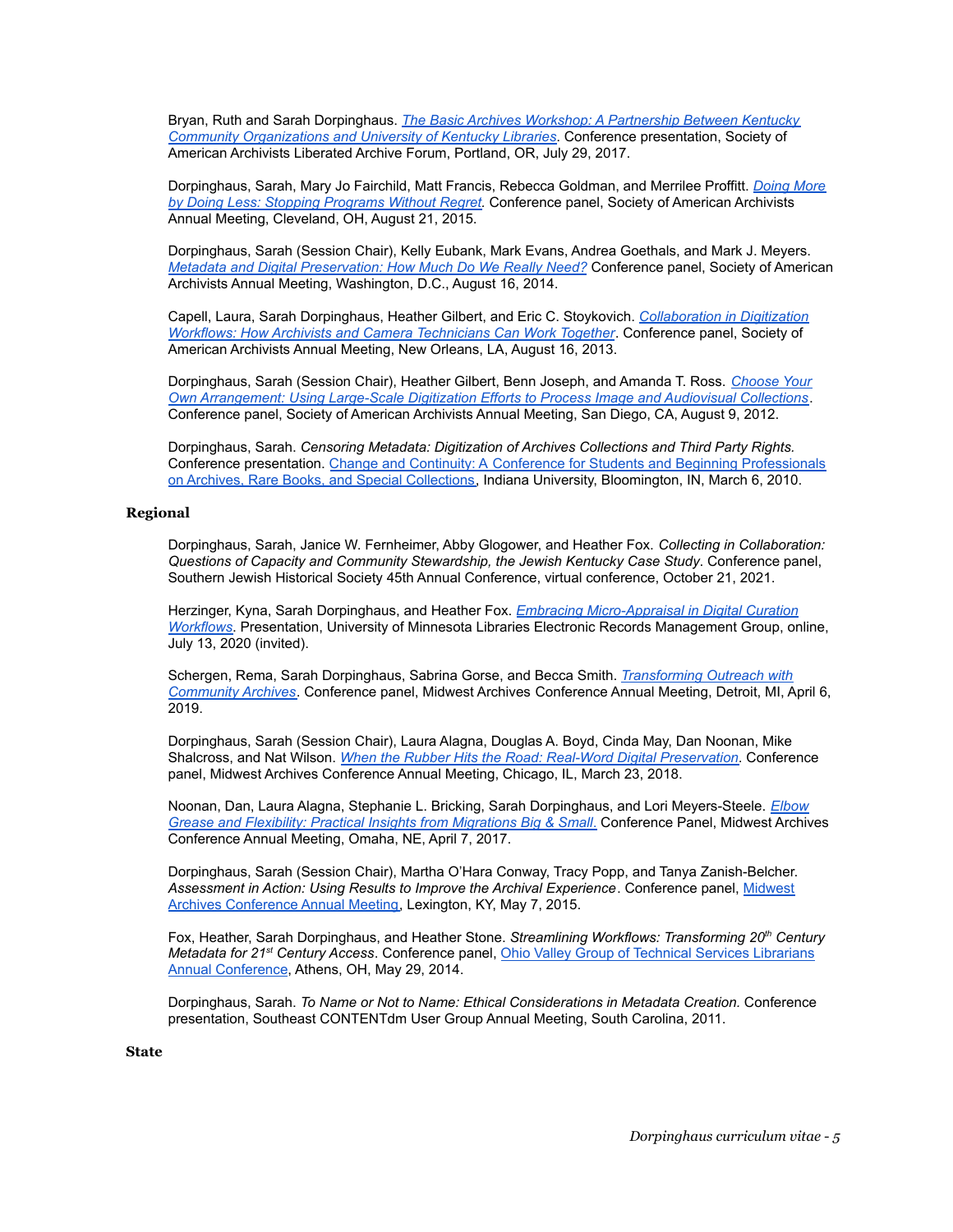Strandmark, Matt and Sarah Dorpinghaus. *[Exploring Kentucky History: Historical Resources from the](https://drive.google.com/drive/folders/1p6Yzzv2lXjb_TC0xT1mngORdfwugMnPS) [University of Kentucky](https://drive.google.com/drive/folders/1p6Yzzv2lXjb_TC0xT1mngORdfwugMnPS)*. Conference presentation, Kentucky History Education Conference, virtual conference, July 16, 2020.

Dorpinghaus, Sarah (Session Chair), Carrie Daniels, Deana Thomas, Amanda Higgins, Neil Kasiak, and Megan Mummey. *Demystifying Grants: The Whats, Whys, and Hows*. Conference panel, [Kentucky Council](https://www.kyarchivists.com/meetings/spring-2019-meeting/) [on Archives Spring Meeting](https://www.kyarchivists.com/meetings/spring-2019-meeting/), Frankfort, KY, May 16, 2019.

Glogower, Abigail, Sarah Dorpinghaus, Heather Fox, Sarah Elliot, and Gary Zola. *Building Kentucky's Archives & Collections*. Conference panel, Kentucky [Jewish History Symposium,](https://jewishstudies.as.uky.edu/kjhs-schedule) Lexington, KY, April 13, 2018 (invited).

Bryan, Ruth and Sarah Dorpinghaus. *The Basic Archives Workshop as a Community Support and an Archives Outreach Activity*. Conference presentation. [Kentucky Council on Archives Spring Meeting,](http://www.kyarchivists.com/meetings/spring-2017-meeting/) Louisville, KY, May 12, 2017.

Weddington, Daniel, Jaime Marie Burton, Sarah Dorpinghaus, and Megan Mummey. *Tools Showcase*. Conference presentation and demonstration, Kentucky [Council on Archives Fall Meeting](http://www.kyarchivists.com/meetings/fall-2016-meeting/), Pikeville, KY, November 18, 2016.

Bryan, Ruth, Sarah Dorpinghaus, and Yvonne Giles. *[University Library-Community Partnership: The Basic](https://uknowledge.uky.edu/libraries_present/164/) [Archives Workshop as a Joint Community Support and Collection Development Initiative](https://uknowledge.uky.edu/libraries_present/164/)*. Conference presentation, Kentucky Library Association Fall Conference, Louisville, KY, September 23, 2016.

Fox, Heather, Sarah Dorpinghaus, and Heather Stone. *Streamlining Workflows: Transforming 20th Century Metadata for 21st Century Access*. Conference panel, [Kentucky Council on Archives Spring Meeting,](http://www.kyarchivists.com/wp-content/uploads/2014/02/2014program.pdf) Lexington, KY, June 6, 2014.

Dorpinghaus, Sarah and Linda Litterer. *Struggles in a Sari: Women and Coastal Flooding in Bangladesh.* Workshop presentation, Surviving the Monsoon: Natural Hazards in Bangladesh. Geographic Alliance of Iowa workshop, Cedar Falls, IA, 2008.

Dorpinghaus, Sarah. *Tangible Learning: Connecting Archives and Classrooms.* Poster presentation, Iowa Library Association Annual Conference, Coralville, IA, October 2007.

#### **Local & University of Kentucky**

Dorpinghaus, Sarah. *Building Bridges Through Collaboration in an Academic Library*. Keynote address, University of Kentucky American Library Association student chapter spring conference, Lexington, KY, April 14, 2019 (invited).

Dorpinghaus, Sarah. *Integrating Archival Materials*. Presentation and local faculty member. [Addiction](https://sites.google.com/view/nehinstituteky/home?authuser=0) in [American History: A National Endowment for the Humanities Summer Institute for K-12 Teachers](https://sites.google.com/view/nehinstituteky/home?authuser=0), Lexington, KY, June 19, 2018 (invited).

Dorpinghaus, Sarah. *[Preservation of Research Data](https://uknowledge.uky.edu/rdsc_workshops/2017/Spring/6/)*. Workshop, University of Kentucky Libraries, Lexington, KY, April 27, 2017.

Bryan, Ruth, Sarah Dorpinghaus, Megan Mummey, and Becky Ryder. *Preservation Management*. Conference panel, [Association of Earth Sciences Editors](http://www.aese.org/AESE2014Program.pdf) Annual Meeting, Lexington, KY, 2014 (invited).

## COURSE LECTURES

LIS 600: Information in Society (Shannon Oltmann and Daniela Di Giacomo), Fall 2021

LIS 602 Knowledge Organization (Robert Shapiro), University of Kentucky, Spring 2020, Spring 2019, Fall 2018, Fall 2017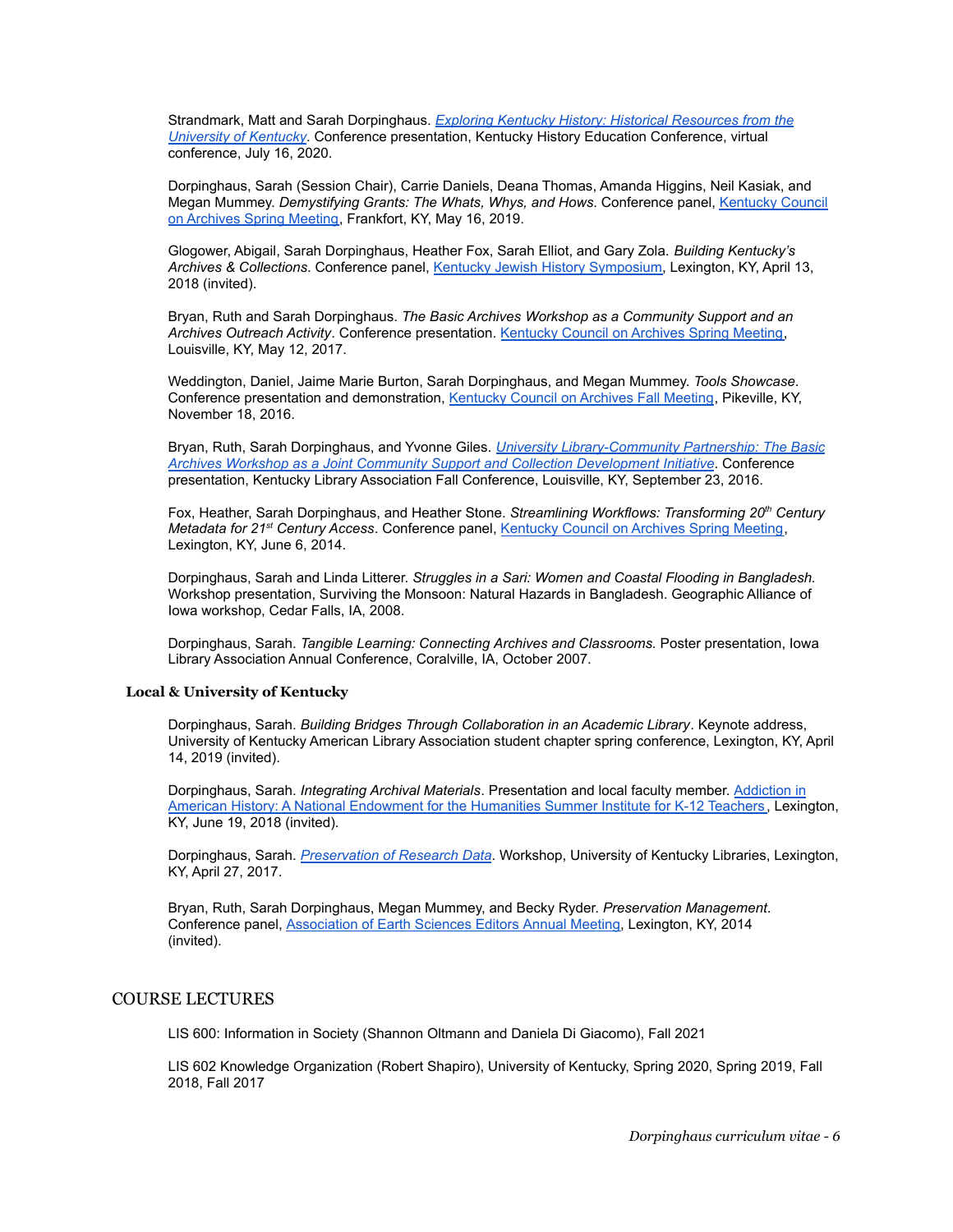LIS 643 Archives and Manuscripts Management (Matthew Strandmark), University of Kentucky, Spring 2020, Fall 2019

WRD/ENG 401:004 Composing Oral History (Janice W. Fernheimer), University of Kentucky, Spring 2019, Spring 2018

WRD 112:005 Accelerated Composition and Communication: Writing Jewish Kentucky (Janice W. Fernheimer), University of Kentucky, Spring 2019, Fall 2017

WRD 110:061 Composition and Communication I: Ecologies of Place (Richard Palmer), University of Kentucky, Fall 2018

## PROFESSIONAL SERVICE & LEADERSHIP

#### **National**

Acquisition of a Regional Resource for Long-Term Archiving of Large Scale Research Data Collections, University of Oklahoma National Science Foundation Major Research Instrumentation grant, Lead Researcher (non-Great Plains Network EPSCoR projects), 2018-2021

5 for 5: Conversations on Five Years of Digitizing Hidden Collections session moderator, Council on Library and Information Resources, 2020

Lighting the Way: A National Forum on Archival Discovery and Delivery selected participant, Stanford University, 2020

Archives Leadership Institute attendee, 2014, and mentor, 2019-2020

National Digital Stewardship Alliance [Storage Infrastructure](https://osf.io/md63a/) Survey Working Group, 2018-2020

National Endowment for the Humanities grant reviewer, 2015, 2018

Born-Digital Access Bootcamp project team member, 2016-2017

Radcliffe Workshop on Technology and Archival Processing invited participant, Radcliffe Institute for Advanced Study, Harvard University, 2016

National Historical Publications & Records Commission grant reviewer, 2014

Society of American Archivists Metadata and Digital Objects Roundtable Co-Chair, 2013-2015, and Steering Committee, 2012-2015

*The American Archivist* peer reviewer, 2012-2015

## **Regional & State**

Midwest Archives Conference 2022 Annual Meeting Program Committee Co-Chair, 2021-2022

*Midwest Archives Conference Newsletter*, Assistant Editor for Electronic Currents section, 2018-2021

Midwest Archives Conference 2020 Annual Meeting Program Committee, 2019-2020

Chronicle of African Americans in the Horse Industry, International Museum of the Horse Institute of Museum and Library Services Museums for America grant, Project Advisory Committee member, 2018-2020

Kentucky Amateur Film Archive Board of Directors, 2017-2019

Regional Archival Associations Consortium, Kentucky Council on Archives representative, 2016-2017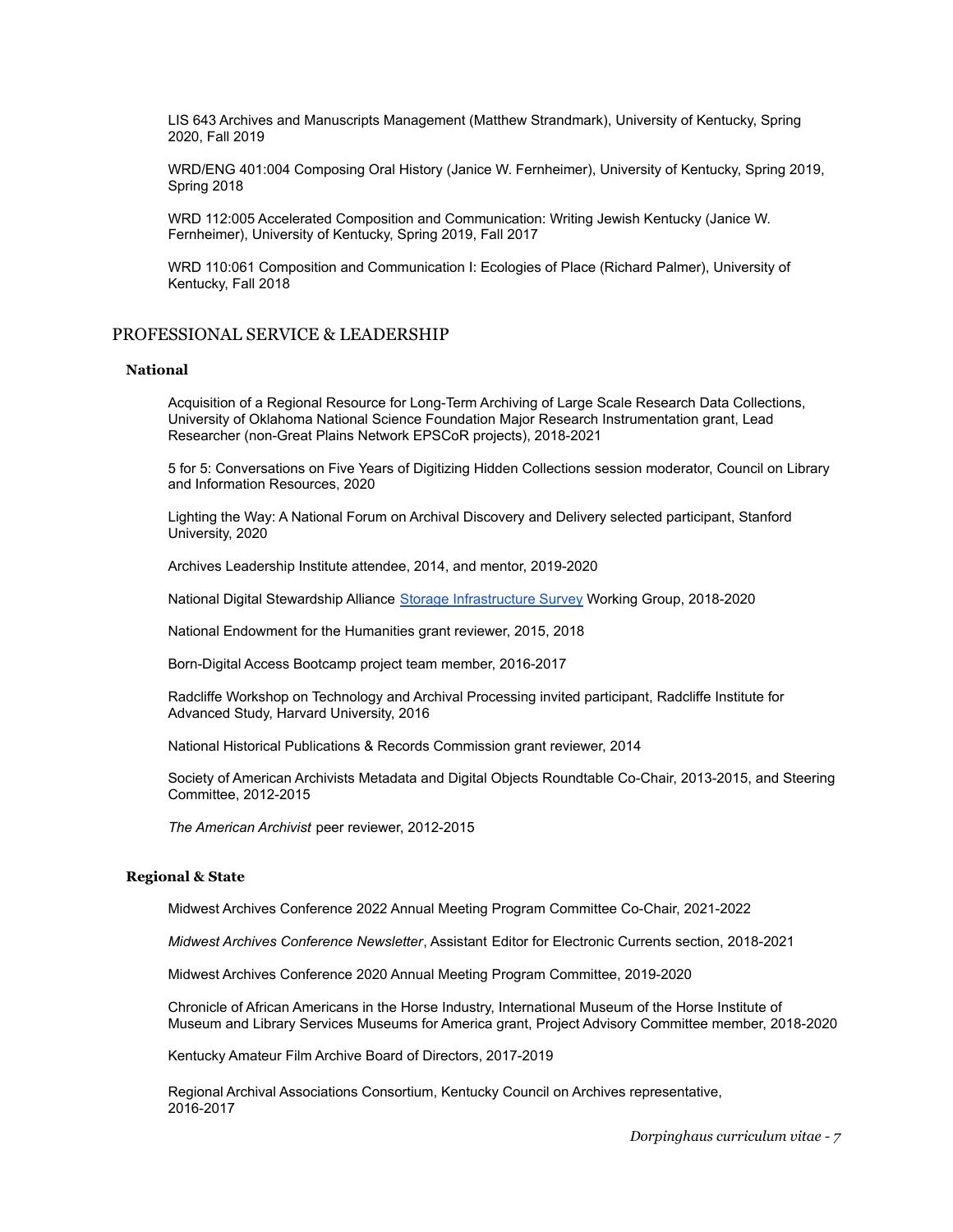Kentucky Council on Archives Past Chair Ex-Officio, 2016-2017; Chair, 2015-2016; Vice-Chair, 2014-2015

*If These Walls Could Talk: Exploring and Managing Facilities in Archives*, Kentucky Council on Archives Spring Meeting, conference organizer and local arrangements, 2016

Kentucky Digital Library Working Group, 2015-2016

*White Gloves Not Required: Handling and Storage of Digital Files*, Kentucky Council on Archives Fall Meeting, conference organizer and local arrangements, 2015

Midwest Archives Conference 2015 Annual Meeting Local Arrangements Committee, 2014-2015

*Getting Our Hands Dirty: DIY Solutions for Archival Challenges*, Kentucky Council on Archives Fall Meeting, conference organizer and local arrangements, 2014

*Digital Forensics for Archivists, Part I and II*, Society for American Archivists workshop, workshop organizer and local arrangements, 2013

#### **University of Kentucky**

Information Technology Advisory Council, 2020-2023

Research Data Management Task Force, 2022

Administrative Regulation 6:2 Policy and Procedures for Addressing and Resolving Allegations of Sexual Harassment Under Title IX and Other Forms of Sexual Misconduct Appeals Board, 2020-2022

New Faculty Orientation panelist (invited), 2020

2nd Commonwealth Computational Summit poster presentation judge, 2018, 2020

Dean of Libraries Search Committee, 2018-2019

Information Technology Services Strategic Planning Research Enablement and Outreach Task Force, 2017

Student Conduct Hearing Board, 2017

#### **University of Kentucky Libraries**

Faculty Council Vice-Chair, 2021-2022; Chair, 2022-2023

Digital Scholarship Center Planning Task Force, Co-Chair, 2022-2023

Collections Advisory Committee Digitization Subcommittee, Co-Chair, 2012-2022

Faculty Council Mentoring Committee, 2021-2022

Assistant Director for Library Web Technologies search committee, Co-Chair, 2021-2022

Digital Scholarship Center Visioning Task Force, 2021

Digital Preservation Policy Task Force, Co-Chair, 2020-2021

Web Advisory Committee, 2019-2021

Web Archiving Working Group, Co-Chair, 2018-2021

Dean's Undergraduate Research Award Jury, 2019-2020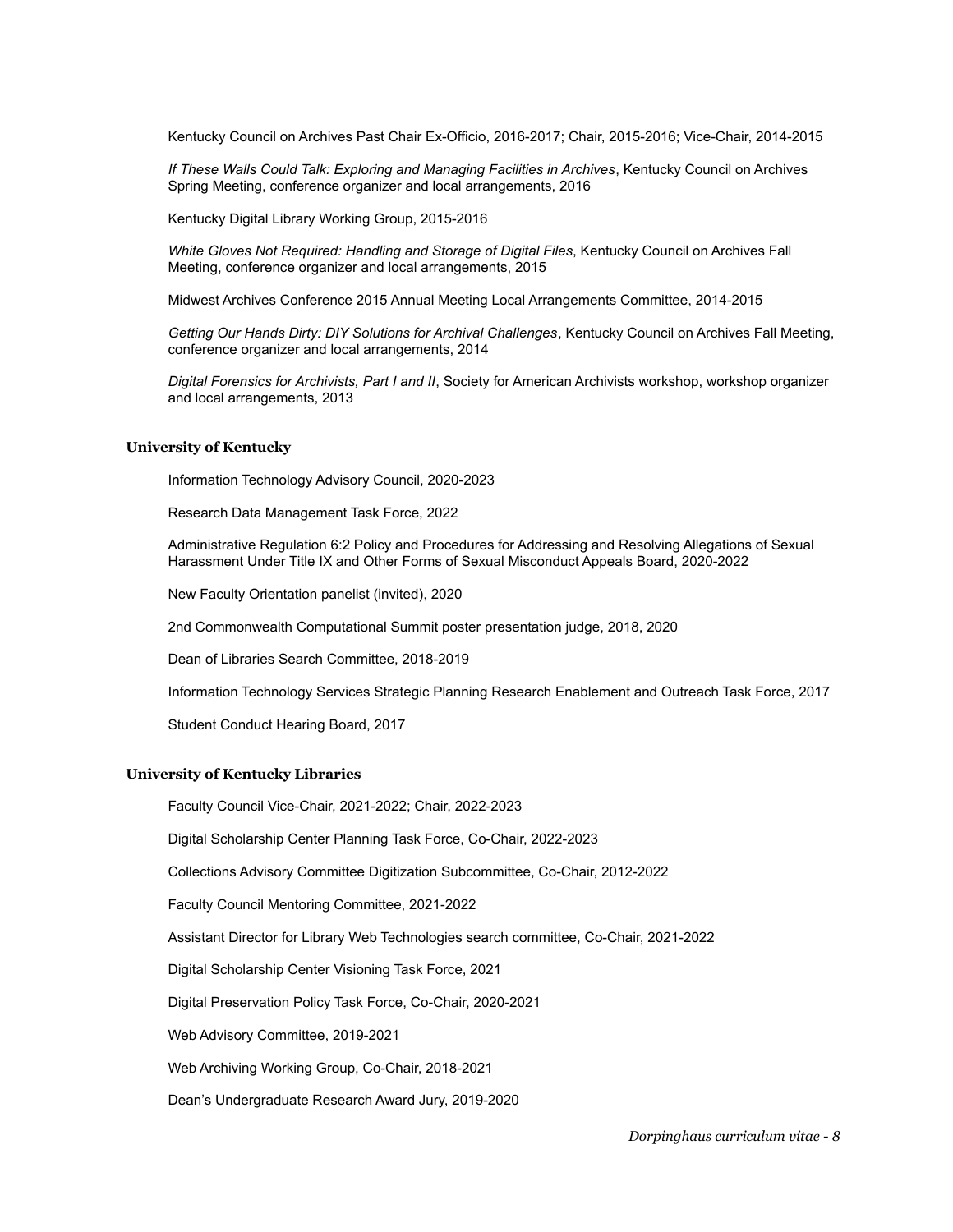Research Data and Scholarly Communication Committee, 2016-2019 Digital Humanities Librarian Search Committee, 2017 Faculty Council Evidences Working Group, 2016-2017 Internal Review Working Group, 2015 Strategic Planning Committee, 2014 Disaster Preparedness Working Group, 2013-2015 Social Media Committee, 2013

## PROFESSIONAL DEVELOPMENT

#### **Memberships**

National Digital Stewardship Alliance Infrastructure Interest Group, 2018-present Content Interest Group, 2018-present

Midwest Archives Conference, 2008-present

Kentucky Council on Archives, 2012-present

Society of American Archivists, 2008-2019 Electronic Records Section, 2012-2019 Metadata and Digital Objects Section, 2011-2019 Web Archiving Section, 2017-2019

Chicago Area Archivists, 2010

Iowa Library Association, 2007-2009

#### **Selected Training & Workshops**

DeEtta Jones Libraries Management Skills Institute 1: The Manager, 2019, 2021

Best Practices in Project Management workshop, Solarity course at the University of Kentucky Libraries, 2019 (competitive application)

Sustaining DH: An NEH Institute for Advanced Topics in the Digital Humanities, University of Pittsburgh, 2018 (competitive application)

Unpacking the Algorithms That Shape Our UX: Algorithmic Awareness as a For of Information Literacy, Learn@DLF workshop, 2018 Digital Library Federation Forum

Experienced Leader Academy, University of Kentucky, 2018

Digital Curation Planning and Sustainable Futures workshop, Society of American Archivists, Lexington, Kentucky, 2018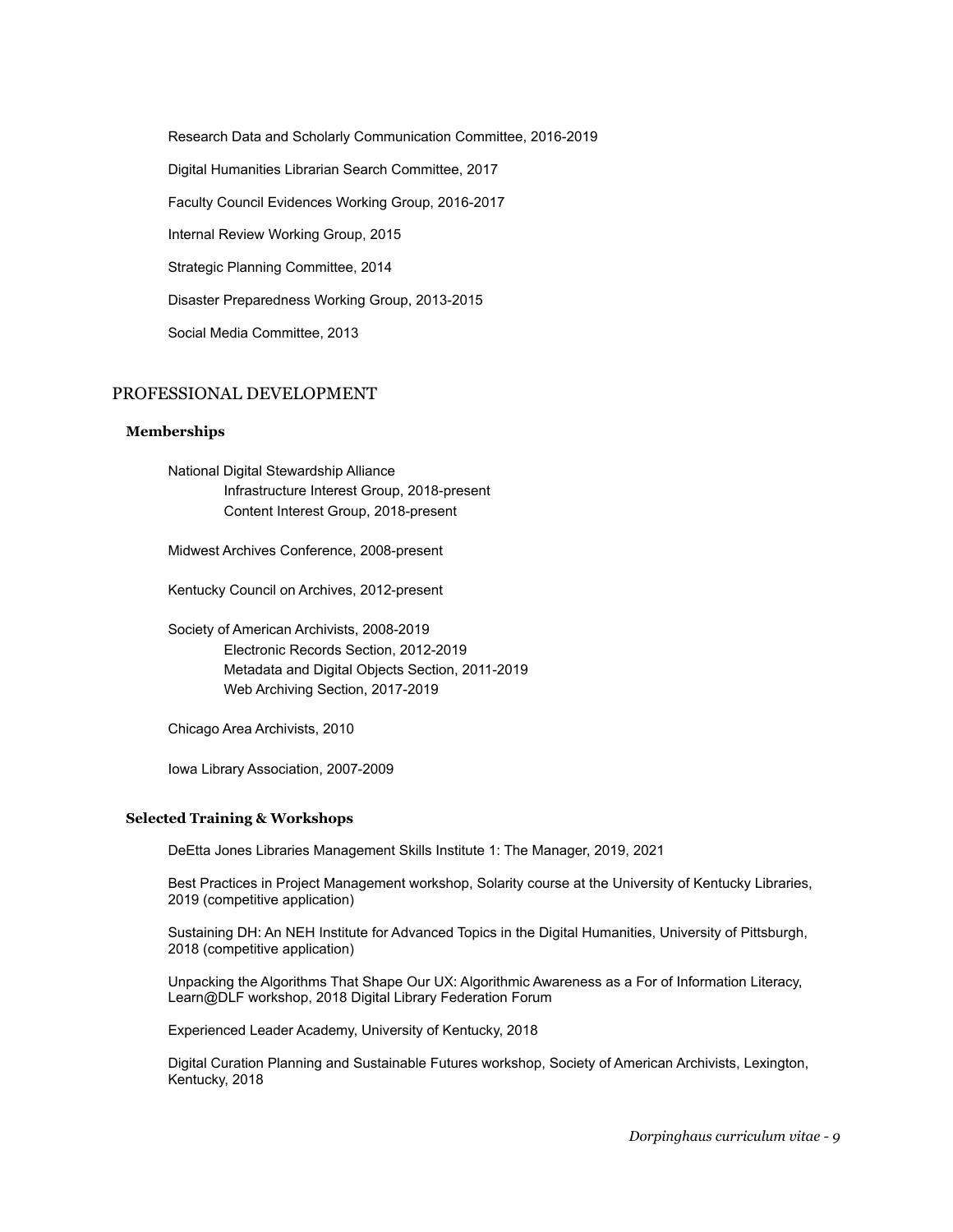Getting Started with Text Mining Archival Collections workshop, Midwest Archives Conference, Omaha, Nebraska, 2017

Hard Skills for Managing Digital Collections in Archives, Midwest Archives Conference Fall Symposium, Minneapolis, Minnesota, 2015

Privacy and Confidentiality Issues in Digital Archives workshop, Society of American Archivists, Frankfort, Kentucky, 2015

Digital Forensics for Archivists workshops- Part I and Part II, Society of American Archivists, Lexington, Kentucky, 2013

Managing Electronic Records in Archives and Special Collections, Society of American Archivists pre-conference workshop, New Orleans, Louisiana, 2013

Digital Curation Planning and Sustainable Futures, Society of American Archivists pre-conference workshop, New Orleans, Louisiana, 2013

Appraisal of Electronic Records workshop, Society of American Archivists, Eastern Kentucky University, 2013

Copyright Issues for Digital Archives workshop, Society of American Archivists, Knoxville, Tennessee, 2012

Fundamentals of Acquisition and Appraisal workshop, Society of American Archivists, Chicago, Illinois, 2010

Describing Archives: A Content Standard (DACS) workshop, Society of American Archivists, Chicago, Illinois, 2010

The Ethics of Information Organization workshop, Knowledge Organization Research Group, University of Wisconsin-Milwaukee, 2009

Text Encoding Fundamentals and their Application workshop, Digital Humanities Summer Institute, University of Victoria, 2008

Interdisciplinary Perspectives on Archives and the Ethics of Memory Construction workshop, University of Michigan, 2008

## **Conference Attendance**

Midwest Archives Conference, 2010, 2015, 2017-2022

Commonwealth Computational Summit, University of Kentucky, 2017-2018, 2020, 2022

Code4Lib, 2021

Society of American Archivists Annual Meeting, 2011-2017, 2021

National Digital Stewardship Alliance DigiPres Conference, 2018-2021

Digital Library Federation Forum, 2018-2021

Bit Curator Users Forum, 2020

Best Practices Exchange, 2019-2020

Kentucky Council on Archives meetings, 2012-2017, 2019-2021